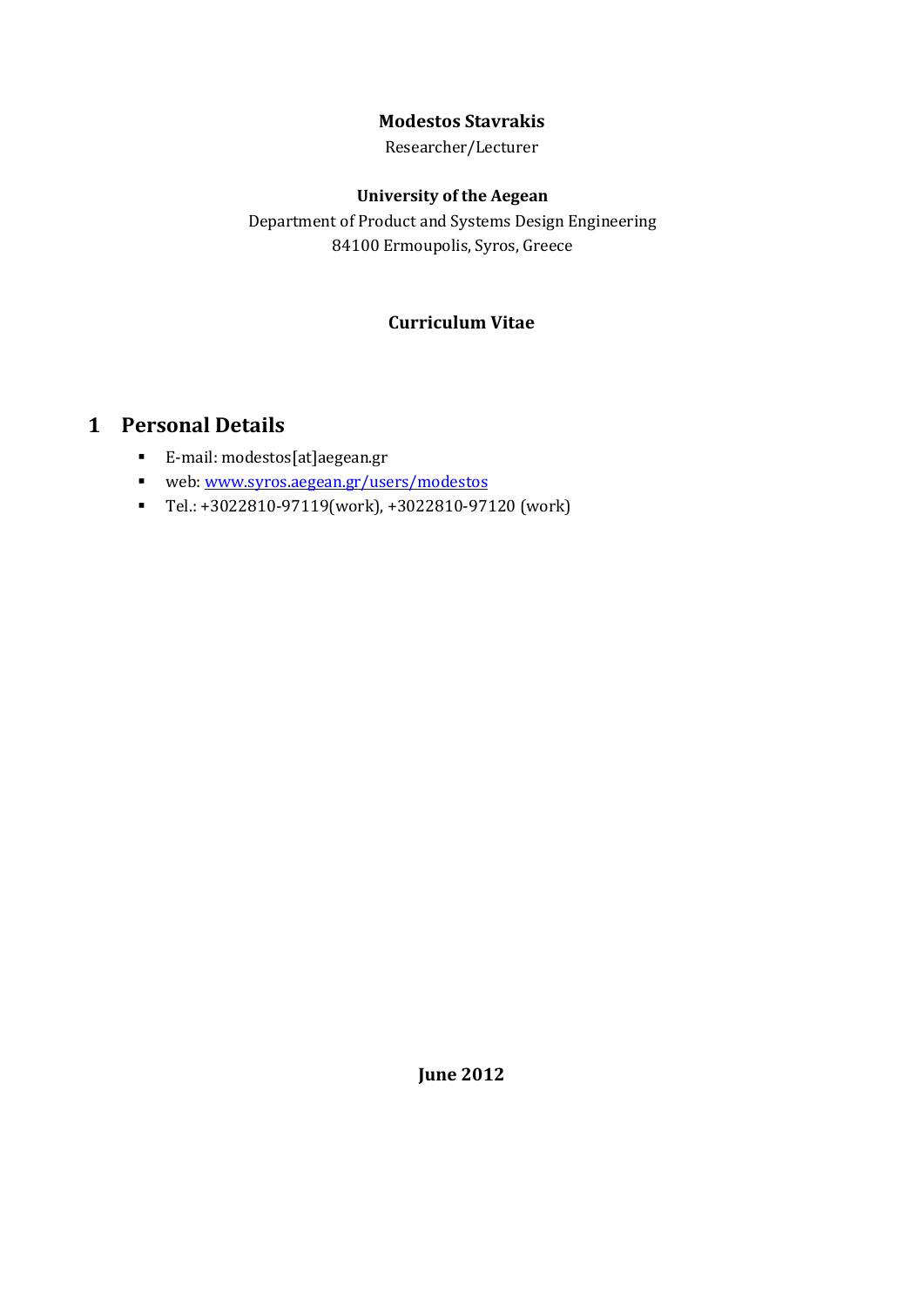# <span id="page-1-0"></span>2 Contents

| 1                       |     |       |  |  |
|-------------------------|-----|-------|--|--|
| $\overline{2}$          |     |       |  |  |
| 3                       |     |       |  |  |
| 4                       |     |       |  |  |
| 5                       |     |       |  |  |
| 5.1                     |     |       |  |  |
|                         |     | 5.1.1 |  |  |
|                         |     | 5.1.2 |  |  |
|                         |     | 5.1.3 |  |  |
|                         | 5.2 |       |  |  |
| 5.3                     |     |       |  |  |
|                         | 5.4 |       |  |  |
|                         | 5.5 |       |  |  |
|                         |     | 5.5.1 |  |  |
| 6                       |     |       |  |  |
|                         | 6.1 |       |  |  |
| $\overline{\mathbf{z}}$ |     |       |  |  |
|                         |     | 7.1.1 |  |  |
|                         |     | 7.1.2 |  |  |
| 8                       |     |       |  |  |
|                         | 8.1 |       |  |  |
|                         | 8.2 |       |  |  |
|                         | 8.3 |       |  |  |
| 9                       |     |       |  |  |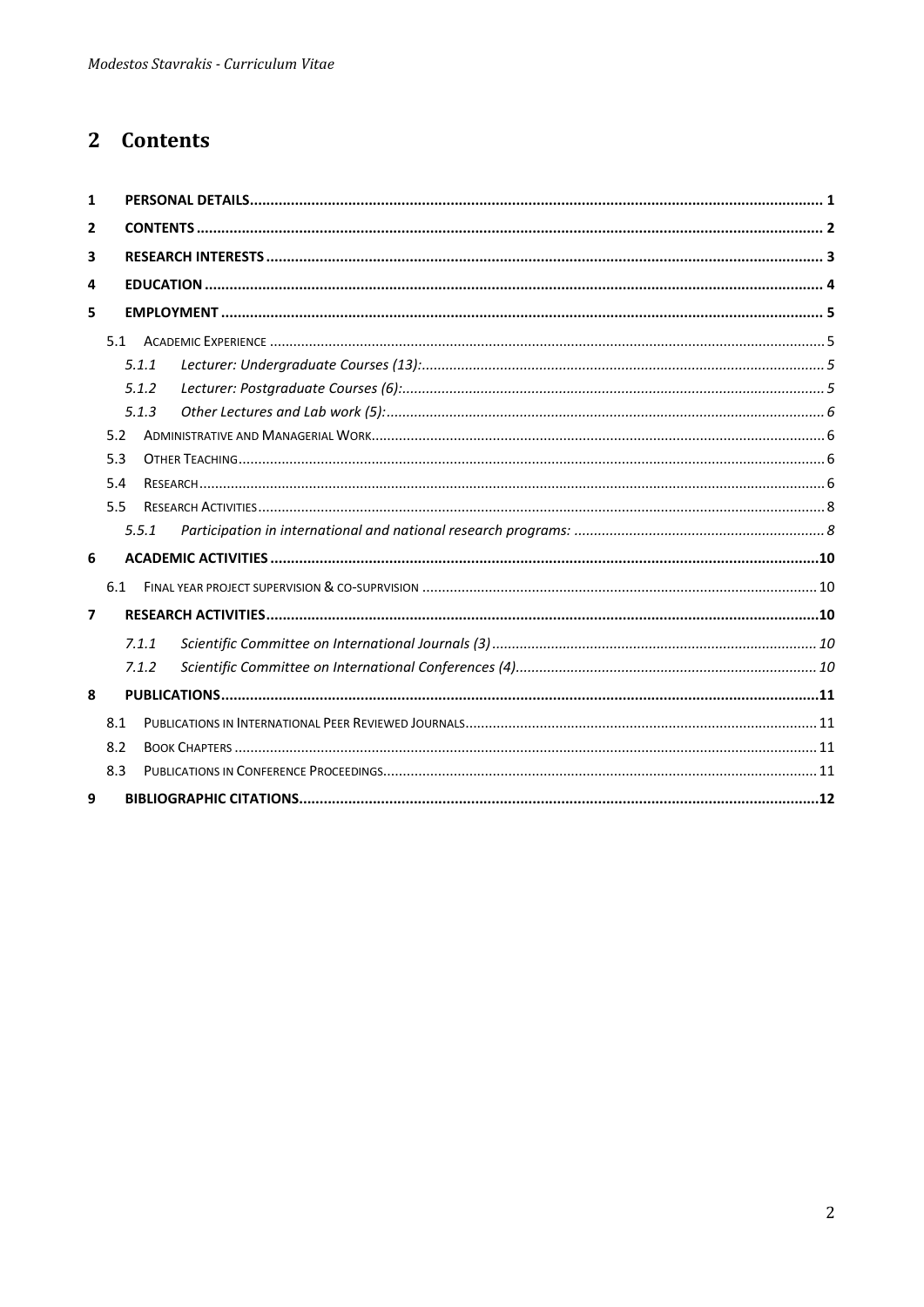## <span id="page-2-0"></span>**3 Research Interests**

- *Interaction Design:* Research of the epistemological foundations (theories, methodologies and methods) of interaction in social systems, systems of interaction between humanartefact, interactive systems for service design and contextual interaction. Epistemological analysis of Systems Thinking and formulation of theories to create frameworks for interactive design.
- *Human Creativity & Digital Creativity:* exploration of human creative processes and human experience in creative situations, creative use of interactive technologies for the creation of designed artefacts and art works. Interactive technologies I study and use include: computer graphics and animation, modeling and computer aided design, information visualization, human-computer interaction, artificial life, electronics and circuit programming. The research in human creativity has also the intention to explore the formation of the creative subject in terms of a systemic framework based on Lacanian psychoanalysis, deconstruction and Self-organising Systems Theory.
- *Study the Design of Interactive Systems & Services:* analysis and synthesis of methods and methodologies and practical procedures for the design of interactive products (material artifacts and their digital infrastructures) and services. In course application of the findings of the aforementioned studies to the Design Studios of the Department of Products and Systems Design Engineering. Particular emphasis is given in this study to the collaborative aspects of the application of theoretical models and practical techniques of creative interactive design.
- *Collaborative Design and Collaborative Systems for Design:* Analysis of contexts of Collaborative Design, Design of Computer Supported Collaborative Systems & Digital Asset Management Systems with emphasis in social networking, virtual collaborative systems and systems for remote collaboration.
- *Human-computer interaction:* Research and development of interfaces for human computer interaction, focused on user centered design for the design of interaction for collaboration. Development of digital tools based on the following technologies: gaze interaction, multitouch technologies, motion capture and motion tracking, data-gloves with force feedback, autostereoscopic screens κτλ.
- *Systems of mass customization of designed products:* Research and development of methods and technologies for supporting mass customization in the industry of product design. Analysis and development of methods for the design of digital infrastructures for ecommerce to support business-to-business (B2B) and business-to-customer (B2C) relationships.
- *Design for all and universal accessibility:* Research on the methods and practices for the design of usable and accessible-to-all products and services with particular emphasis on industrial products and digital services.
- *Asynchronous e-Learning:* Design, development and support for e-learning platforms and course management systems with emphasis in the use of open source software tools. Related platforms inlcude: Gunet e-class, Moodle, Claroline.
- *Virtual Reality and Virtual environments:* virtual reality and the role of virtual collaboration for the design of products. Particular emphasis is given in this study to the use of virtual reality tools for the design and development of virtual environments that enhance distancebased collaborative processes for the design of industrial products and digital services.
- *Informatics:*
	- − Programming languages and modern software development tools: C/C++, Java.
	- − Scripting languages: PHP, Python, Perl, VBscript, Jscript etc.
	- − *Open Graphics libraries:* DirectX/3D, OpenGL.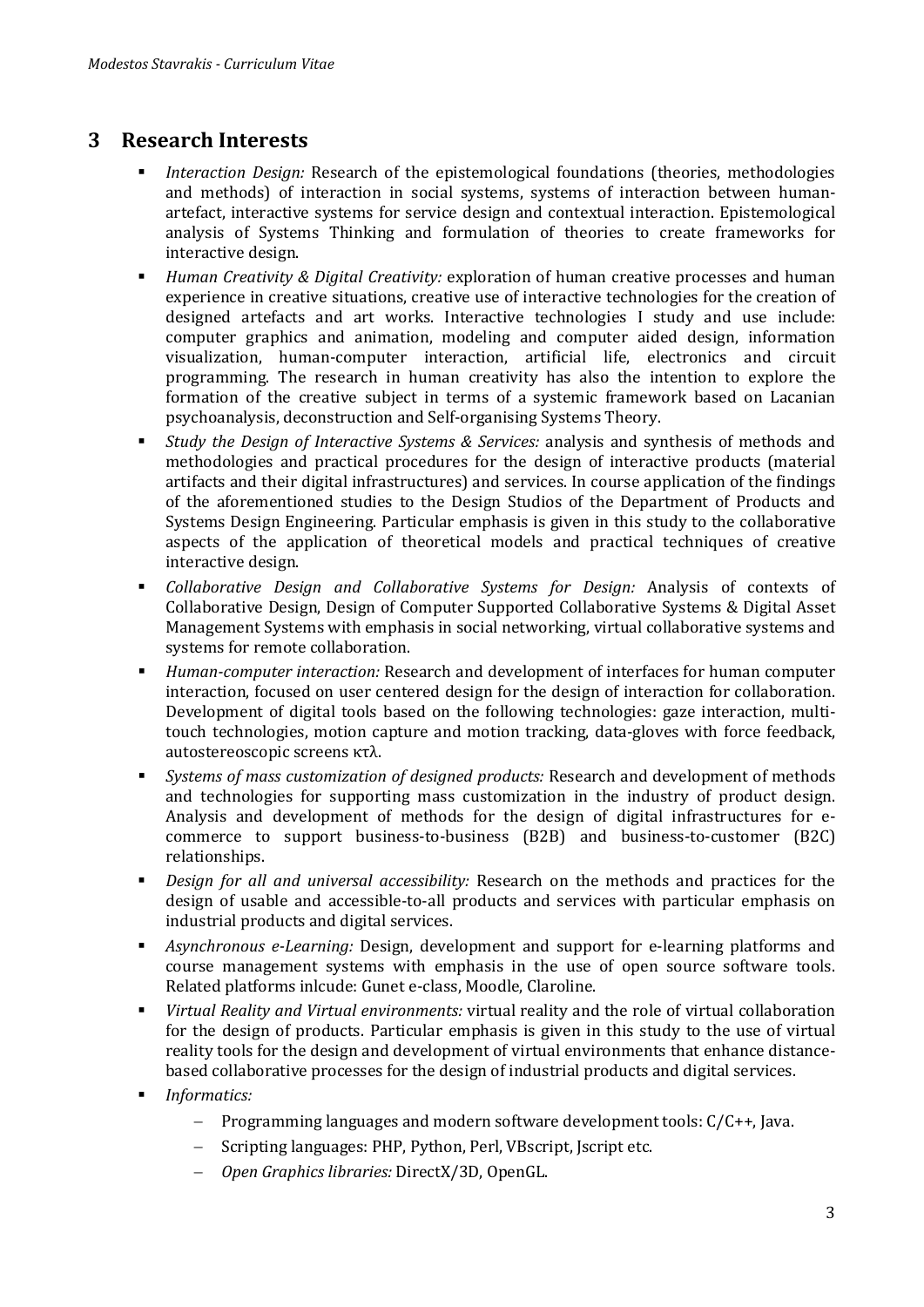- − *Software tools for 3D design, modeling and animation:* Softimage, Maya, 3D Studio, AutoCAD, Pro/Engineer, Z-brush, Mudbox, Lightwave, Blender.
- − *Software tools for 2D design and illustration*: Adobe Photoshop, Illustrator Corel Painter, Gimp.
- − *Software tools for interaction design, multimedia design, web design etc.*: Processing, Adobe Flash, Director, Dreamweaver.
- − *Rendering Engines:* Mental Ray, RenderMan, V-Ray, Brazil, POV-Ray.
- − *Software tools for developing mobile applications (handhelds, smart-phones, digital pads, κτλ): Android SDK.*
- − *Interaction design, Electronics and circuit programming:* Arduino, Processing.
- − *Interaction design and platforms of natural user interfaces (NUIs):* Gaze interaction (ITU gaze tracker), multi-touch screens (NUI Group CCV), haptics (Cybergrasp).

## <span id="page-3-0"></span>**4 Education**

#### 2002-2009 **Doctor of Philosophy in Design (Ph.D)**,

Department of Product and Systems Design Engineering, 84100 Ermoupolis, Syros, Greece.

Supervising Committee: *John Darzentas, Nikolaos Sapidis, Thomas Spyrou*

Description: "Interaction for Design: A theoretical framework for contextual collaboration" (see [PhD Thesis Link\)](http://xylem.aegean.gr/~modestos/mo.blog/?p=1612).

#### 1999-2000 **MSc CAGTA (Computer Aided Graphical Technology Applications)**

School of Computing and Mathematics, University of Teesside.

Description: Masters Degree in the area of interaction design, computer graphics and visualization. Focus on the development of interactive tools for digital designers. Graphics programming and Algorithm design, visual simulation based on computational approaches, animation.

Funding: E.S.F. funded.

#### 1996-1999 **BA (Honours) Creative Visualisation**

School of Computing and Mathematics, University of Teesside.

Description: Creative use of computer graphics technology for Visualisation, Computational tools for parametric visual representation (simulation), Conceptual Design of digital content, Interactive Application and Multimedia Design, Computer Animation, 3D Modeling, Virtual Reality, Computer Games.

Diploma: First Class Honours.

Funding: Middlesbrough Borough council.

#### 1994 -1996 **Interactive Multimedia: 3D Animation and Multimedia**,

AKTO Art and Design, Athens.

Description: Interactive multimedia, Computer Animation, Computer Graphics, Interactive Cinema, Cinema Direction, Post-production, Aesthetic principles for design of digital content.

Diploma: First Class. (8,68/10).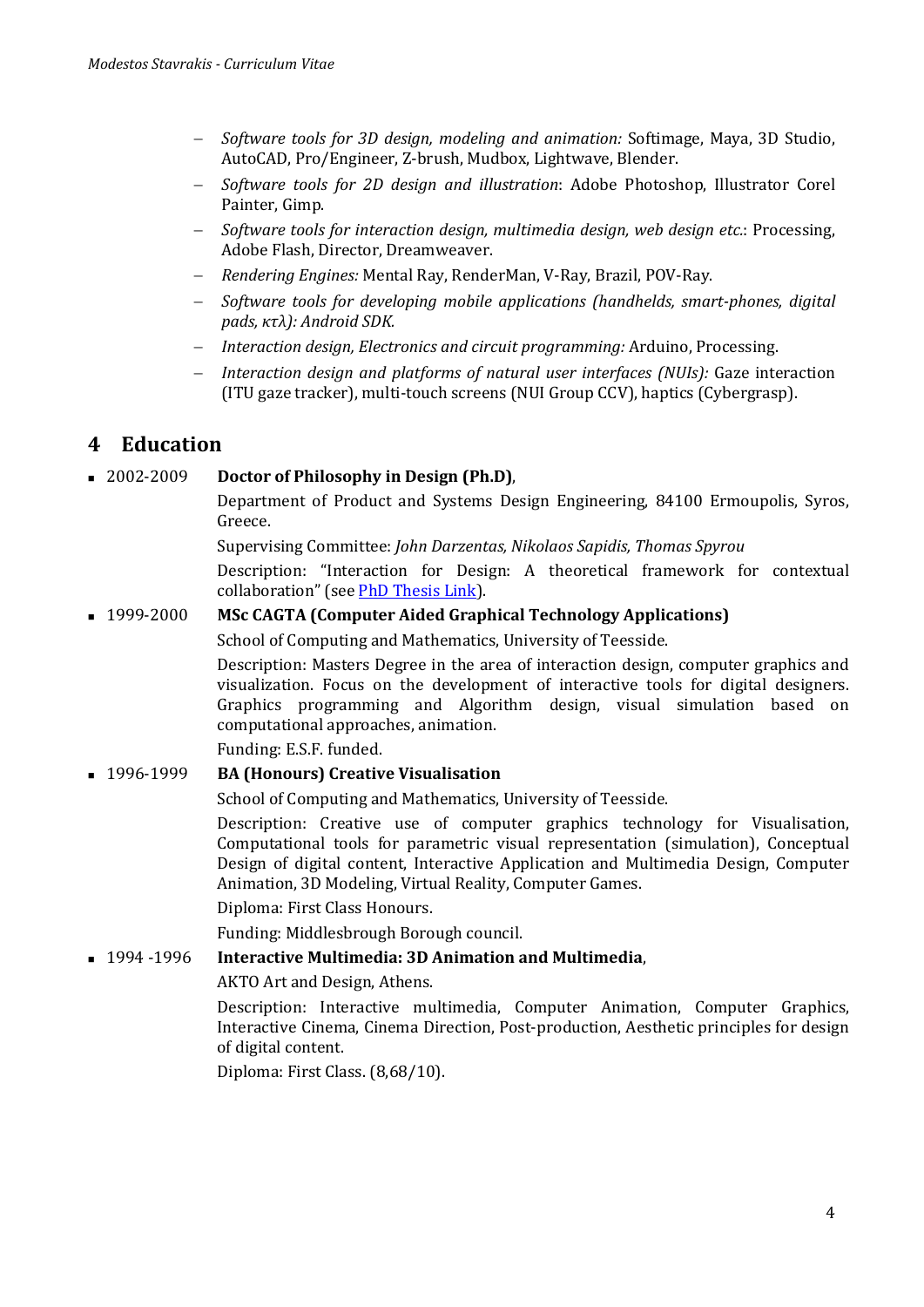# <span id="page-4-0"></span>**5 Employment**

### <span id="page-4-1"></span>**5.1 Academic Experience**

- February 2001 Today: Researcher/Lecturer, University of the Aegean, Department of Product and Systems Design Engineering*.*
- <span id="page-4-2"></span>*5.1.1 Lecturer: Undergraduate Courses (13)[1](#page-4-4) :*
	- 1. «**Informatics ΙΙ** (ref. 2051)», Academic Years 2001-3, Spring semester. Other Instructors: Lefkothea Vigli-Papadaki, Thomas Spyrou, Argiris Arnellos.
	- 2. «**Computer Lab Ι** (ref. 1051)», Academic Years 2002-3, Winter Semester. Other Instructors: Lefkothea Vigli-Papadaki, Thomas Spyrou, Evangelos Vlachogiannis.
	- 3. «**Audio Visual Design** (ref. 7550)», Academic Years 2003-4 & 2007-10, Winter Semester. Other Instructors: Panagiotis Kyriakoulakos.
	- 4. «**Multimedia Technologies** (ref. 8050)», Academic Years 2003-4 & 2008-9, Spring semester. Other Instructors: Panagiotis Kyriakoulakos, Sofia Kyratzi.
	- 5. «**Computer Animation** (ref. 9602)», Academic Years 2004-10, Spring semester. Other Instructors: Panagiotis Kyriakoulakos.
	- 6. «**Traditional Animation**», Academic Years 2004-7, Spring semester. Other Instructors: Panagiotis Kyriakoulakos. (Lectures and Lab)
	- 7. «**Computer Games / Edutainment** (ref. 9851)», Academic Years 2008-9, Winter Semester. Other Instructors: Spyros Vosinakis, Nikos Viorres.
	- 8. «**Advanced Computer Animation** (ref. 9950)», Academic Years 2005-10, Spring semester. Other Instructors: Panagiotis Kyriakoulakos, Jenny Darzentas.
	- 9. «**Design Studio ΙΙΙ, 2D and 3D design with traditional and digital media** (ref. 3252)», Academic Years 2009-11, Winter Semester. Other Instructors: Ioannis Xenakis, Angeliki Brisnovali.
	- 10. «**Design Studio VΙΙ,** (ref. 7302)», Academic Years 2009-11, Winter Semester. Other Instructors: Ioannis Xenakis, Sergios Fotiadis, Evgenios Scourboutis, Danos Papadopoulos, Panagiotis Dramitinos.
	- 11. «**Advanced User Interfaces** (ref. 9800)», Academic Years 2009-11, Winter Semester. Other Instructors: Spyros Vosinakis, Panayiotis Koutsabasis
	- 12. «**Design Studio ΙV, 2D and 3D Design** (ref. 4302)», Academic Years 2010-11, Spring semester. Other Instructors: Ioannis Xenakis.
	- 13. «**Design Studio VIΙΙ, Interactive Products Design ,** (ref. 8301)», Academic Years 2010-11, Spring semester. Other Instructors: Ioannis Xenakis, Sergios Fotiadis, Evgenios Scourboutis, Danos Papadopoulos, Panagiotis Dramitinos.
- <span id="page-4-3"></span>*5.1.2 Lecturer: Postgraduate Courses (6):*

j

- 1. «**Design of Industrial Products and Interactive Systems**», Academic Years 2002-4, Spring semester. Other Instructors: Panayiotis Koutsabasis, Jenny Darzentas.
- 2. «**Informatics**», Academic Years 2007-10, Winter Semester. Other Instructors: Spyros Vosinakis, Nikos Viorres, Ioannis Xenakis.
- 3. «**Information Systems and Applications**» Academic Years 2007-10, Spring semester. Other Instructors: Spyros Vosinakis, Ioannis Xenakis.

<span id="page-4-4"></span><sup>1</sup> For course references visit[: http://www.syros.aegean.gr/undergraduate-studies/description-of-courses.aspx](http://www.syros.aegean.gr/undergraduate-studies/description-of-courses.aspx)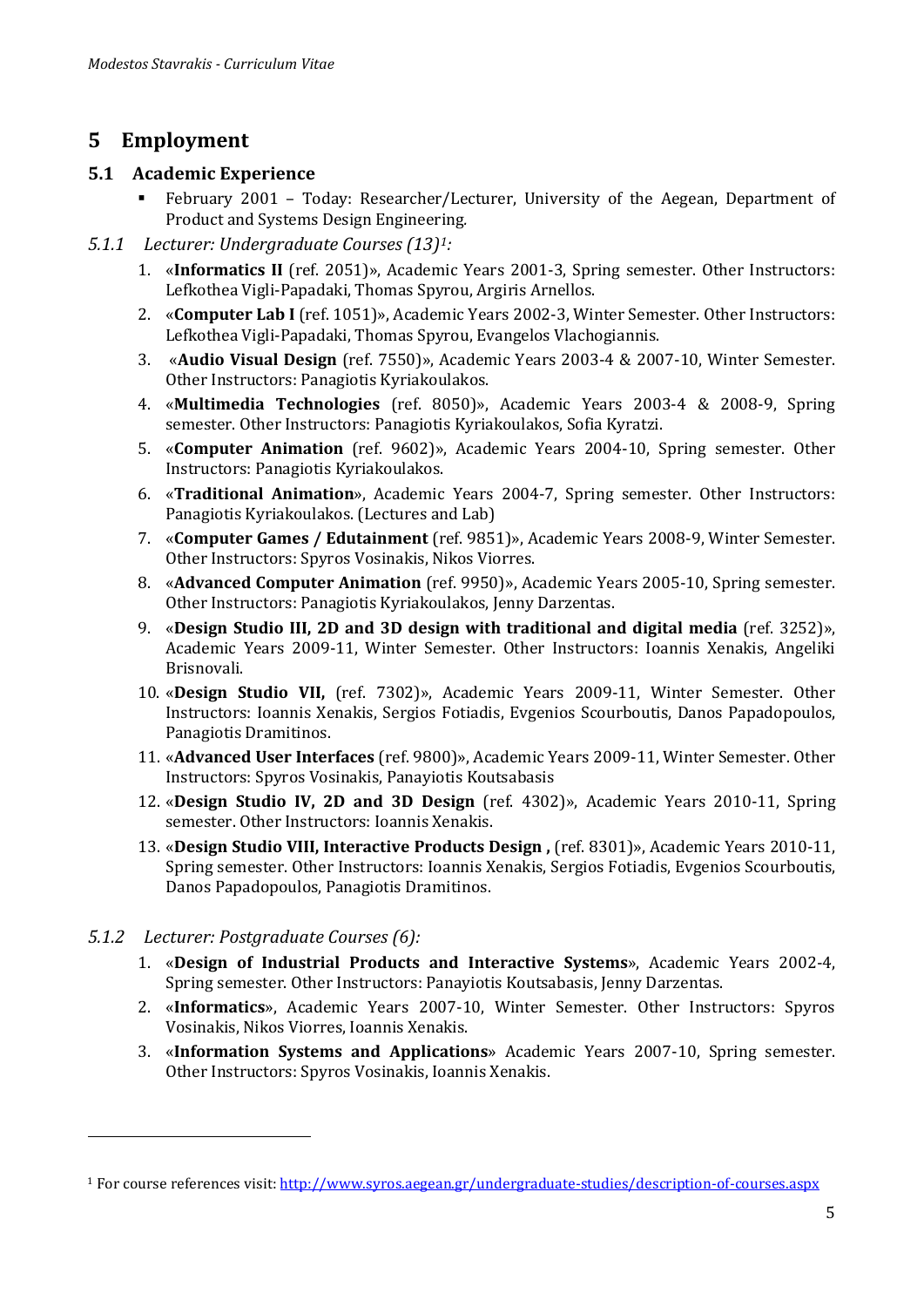- 4. «**Information Systems and Design of Digital Media»** Winter Semester. Academic Years 2010-2011. Other Instructors: Panagiotis Kyriakoulakos, Dimitris Lekkas, Evangelos Vlachogiannis
- 5. «**Design of Industrial Products and Interactive Systems (Design Studio II)**» Spring Semester, Academic Years 2011-. Other Instructors: Panayiotis Koutsabasis, Spyros Vosinakis, Evangelos Vlachogiannis.
- 6. «**HCI2 - Advanced User Interfaces**», Spring Semester, Academic Years 2011-. Other Instructors: Panayiotis Koutsabasis, Spyros Vosinakis.

#### <span id="page-5-0"></span>*5.1.3 Other Lectures and Lab work (5):*

- 1. «**Interaction Design**», Undergraduate DPSD, Academic years 2002-3, Spring Semester. Other Instructors: Irini Mevromati. (Lecturing)
- 2. «**Informatics I**», Academic Years 2002-4, Winter Semester. Other Instructors: Thomas Spyrou, Ioannis Gaviotis. (Lab work).
- 3. «**Methods for Developing Product and**», Academic year 2008, Spring Semester. Other Instructors: Nikolaos Sapidis, Spyros Vosinakis, Sofia Kyratzi. (Lectures and Lab)
- 4. «**Multimedia Design**», Academic Years 2004-2008, Winter Semester. Other Instructors: Panagiotis Kyriakoulakos. (Lectures and Lab)
- 5. «**Traditional Animation**», Academic Years 2007-2009, Spring semester. Other Instructors: Panagiotis Kyriakoulakos. (Lectures and Lab)

#### <span id="page-5-1"></span>**5.2 Administrative and Managerial Work**

- 1. 2009-today. Student Advisor (36 students).
- 2. 2002-today. Member of e-Learning Group (edu.aegean.gr) (System Administrator).
- 3. 2003- today. Member of e-Learning Group (Plato webCT-vista) University of the Aegean. (System Administrator and Course Designer)
- 4. 2002- today. Member of the Board of studies in the University of the Aegean, Department of Product and Systems Design Engineering.
- 5. 2008. Member of evaluation committees for hardware supplies, University of the Aegean, Department of Product and Systems Design Engineering.

### <span id="page-5-2"></span>**5.3 Other Teaching**

- 2001-2002. Instructor of Partner Trainers for the Greek National project Go-Online (http://www.go-online.gr).
- 2007. Member of the Greek National Center for Public Administration.

## <span id="page-5-3"></span>**5.4 Research**

Participation in the following research projects as a researcher with principal activities (depending on the project):

• **May 2002 – today:** University of the Aegean, Department of Product and Systems Design Engineering (DPSD), School of Design.

The scientific subject of the School of Design is the integrated design of Products and Systems, using creatively the knowledge and the ideas emerging from a wide variety of arts and sciences, emphasizing in the exploitation of new technologies. My activities in the department are related to the following design research and development areas: (1) Design of interactive products and services, (2) Design of industrial products, (3) Design of computational systems for the creation of media projects, (4) Design and development of tools and digital systems for the collaborative design of products, (5) Networked technologies related to communication, collaboration and cooperation for supporting design processes, (6) e-Goverment, (7) Cultural and Educational Technologies, (8) Virtual Reality, (9) Accessibility and Universal Access for people with special needs (10) Interactive Multimedia, (11)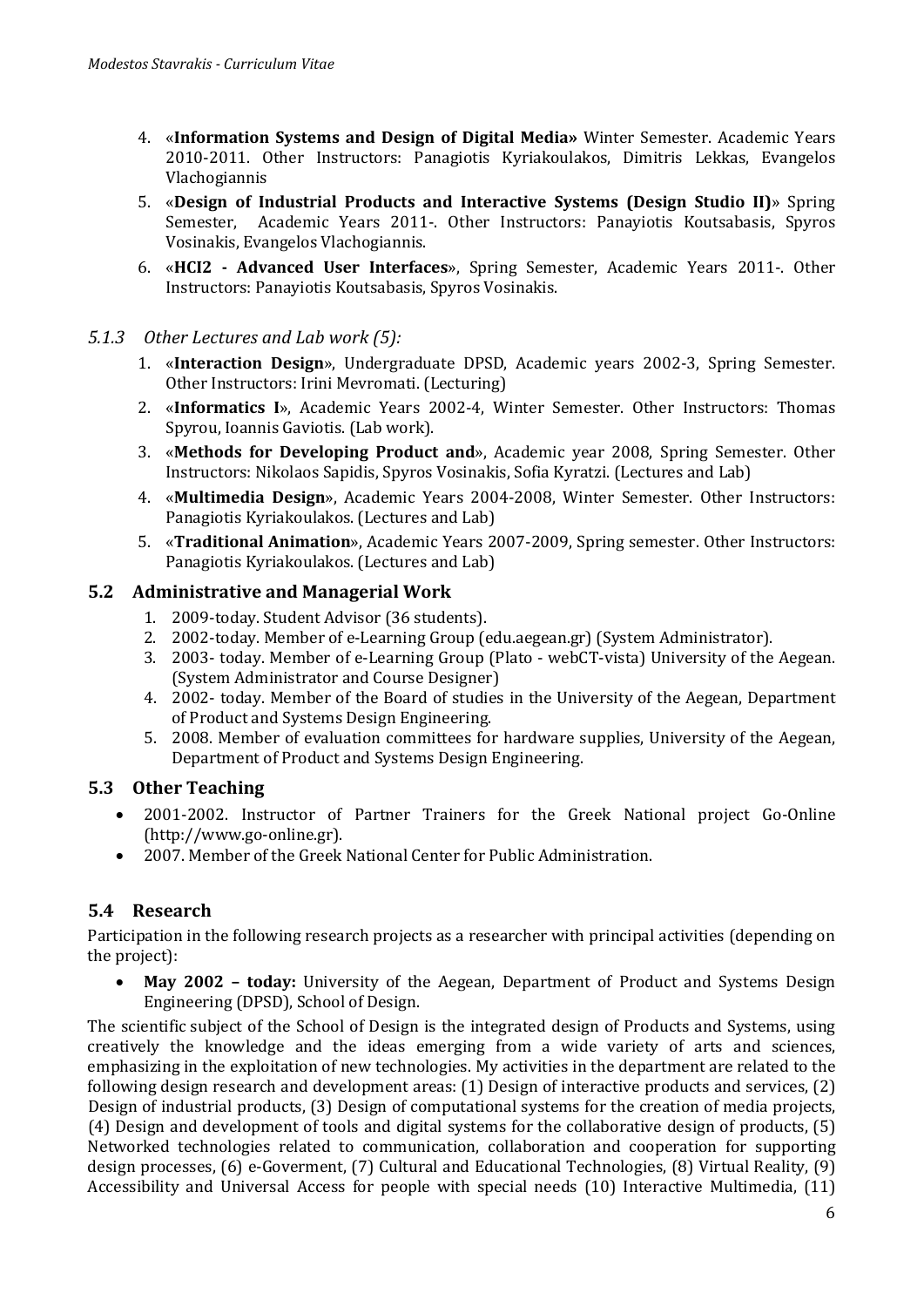Audiovisual Design, (12) Design of infrastructures that provide services in information technology management agencies (Β2Β & Β2C), (13) Design and evaluation of context of asynchronous e-learning και (14) Participation in conference organising, (15) Member of the research group of Interactive Systems Design (IsD-DPSD)[\(isd.syros.aegean.gr\)](http://isd.syros.aegean.gr/).

Academic and Research Responsibilities:

- Project management, writing proposals and deliverables for Greek national and international projects .
- Participation and presentation of project results in their evaluation (project reviews).
- Design, development, implementation and evaluation of software deliverables ,
- System analysis and reporting requirements for the design of interactive products and services ,
- Human-Centered analysis and evaluation of interactive systems,

Activities in Research and Industrial Projects :

- Exploration of problem space and the design of user scenarios for the design of interactive applications,
- Design of interactive applications in virtual environments for collaborative design,
- Design and development of virtual reality applications,
- Design of interactive interfaces for: online web-based social system platforms / portals mainly related to e-Government,
- Design and Implementation of infrastructures for asynchronous e-Learning [\(edu.aegean.gr:](http://edu.aegean.gr/) administrator and main developer)
- Design and development of online collaborative systems for the support of collaborative design processes [\(cocreate.aegean.gr:](http://cocreate.aegean.gr/) administrator and main developer)

**Partners**: Prof. John Darzentas, Prof. Nikolaos Sapidis, Assistant Professor Thomas Spyrou, Associate. Professor Phillip Azariadis, Spyros Vosinakis, Panagiotis Kyriakoulakos, Jenny Darzentas, Argyris Arnellos, Sofia Kyratzi, Evangelos Vlachogiannis, Nikos Viorres, Ioannis Xenakis,

• **February 2001 – 2002:** Informatics and Telematics Institute (I.T.I.) [\(http://www.iti.gr\)](http://www.iti.gr/)

Informatics and Telematics Institute (I.T.I.) is a research Institute, supported by the Greek Ministry of Education, Lifelong Learning and Religious Affairs and mostly by European, National and Industrial research grants. The Institute collaborates with Imperial College, the University of Surrey and the Aristotelian University of Thessaloniki. My research activities for which I worked in the institute refer to the following areas: (1) 3D modeling of virtual worlds, (2) Media content creation for interactive installations, (3) Interaction design in virtual environments, (4) Photorealistic Rendering in real-time virtual environments, (5) Animation and simulation in virtual environments (6) Computational physics in virtual environments, (7) Signal and Image processing, (8) Pattern Recognition and Machine Learning, (9) Human computer interaction, (10) Artificial Intelligence, (11) Network and communication technologies, (12) e-Goverment, (13) Educational and cultural technologies, (14) Virtual reality, (15) Accessibility for people with special needs (16) Interactive multimedia, (17) Multimedia content and security και (18) Design of infrastructure for information technology services to organizations managing cultural heritage (Β2Β & Β2C).

Responsibilities:

- Project management, writing proposals and deliverables for Greek national and international projects .
- Participation and presentation of proposals in negotiations with the European Union for their approval,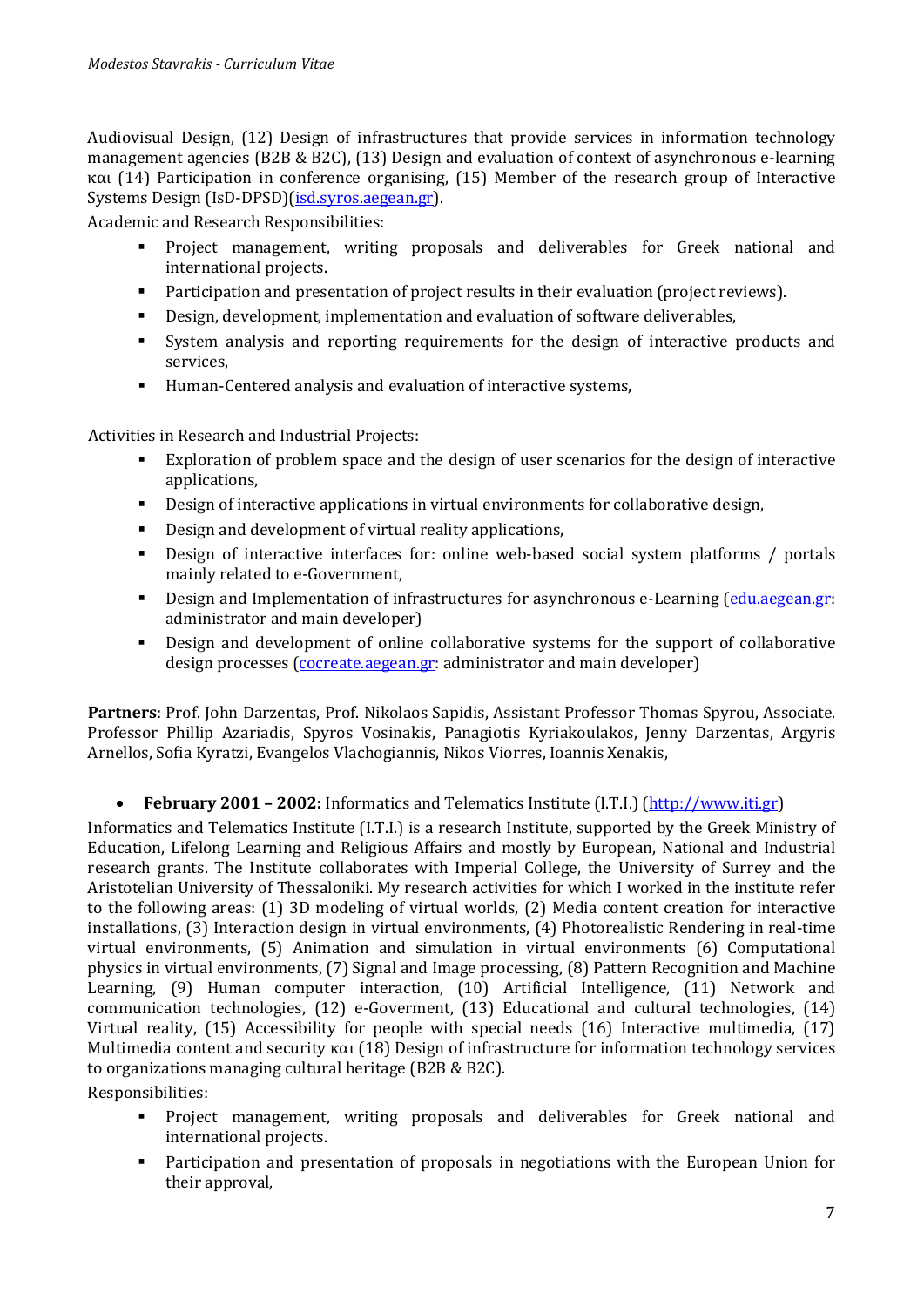- Participation and presentation of project results in their evaluation (project reviews) in the European Union.
- Participation and presentation of project results in EU concentration meetings.
- Research and development:
	- − Design, development, implementation and evaluation of software
	- − Human centered evaluation of interactive systems
	- − Compilation of research results on deliverable for research projects,
	- − Attendance and presentations at open meetings with project partners in transnational research consortiums.

Activities in Research Projects:

- **•** Design of use scenarios and project planning for interactive applications of virtual reality and multimedia .
- Design of interactive virtual reality applications for people with special needs ,
- Design and implementation of virtual environments,
- Design of interactive user interfaces [\(www.go-online.gr\)](http://www.go-online.gr/).
- Design of engineering applications for virtual assembly,
- Design of user interface for subtitle editing software tool (digital platform MPEG7 (DVDROM & Internet).

**Partners**: Prof. Michael G. Strintzis, Dimitrios Tzovaras, Efstratios Malassiotis, George Nikolakis, George Fergadis, Lambros Makris.

### <span id="page-7-0"></span>**5.5 Research Activities**

Academic research and development in the following research fields: Interaction Design, Computational Creativity, Computer Aided Design, 3D Modeling for Product and Media Design, Interactive products and Services, Interactive online Systems and Services, Collaborative Design, Asynchronous e-Learning, Interactive Multimedia, Large Scale Interactive Installations, Management and Design of Multimedia Content, Audiovisual Design, Computer Animation, Interactive Cinema.

#### <span id="page-7-1"></span>*5.5.1 Participation in international and national research programs:*

- *5.5.1.1 International Projects and Projects funded by the European Union*
	- 1. 2001-2002: IST ENORASI, Virtual Environments for the Training of Visually Impaired, IST-2000-25231. (Informatics and Telematics Institute) (This led to J1, C1, C2, C3 & B1)
	- 2. 2001-2002: IST REGNET, Cultural Heritage in Regional Networks, IST-2000-26231. (Informatics and Telematics Institute)
	- 3. 2001-2002: IST ASPIS, An Authentication and Protection Innovative Software System for DVDROM and Internet, IST-1999-12554. (Ι.Π.ΤΗΛ)
	- 4. 2002: IST SHOPLAB, The ShopLab Network for Test and Design of Hybrid Shop Environments based on Multimodal Interface Technologies, IST-2000-28143. (Informatics and Telematics Institute & Systema)
	- 5. 2002: IST GUARDIANS (Gateway to User Access of Remote and Distributed Information and Network Services). (University of the Aegean)
	- 6. 2003: IST IRIS (Incorporating the Requirements of People with Special Needs or Impairments to Internet-based systems and Services) (University of the Aegean)
	- 7. 2005-2007: IST BenToWeb (Benchmarking Tools and Methods for the Web, IST-2- 004275). (University of the Aegean)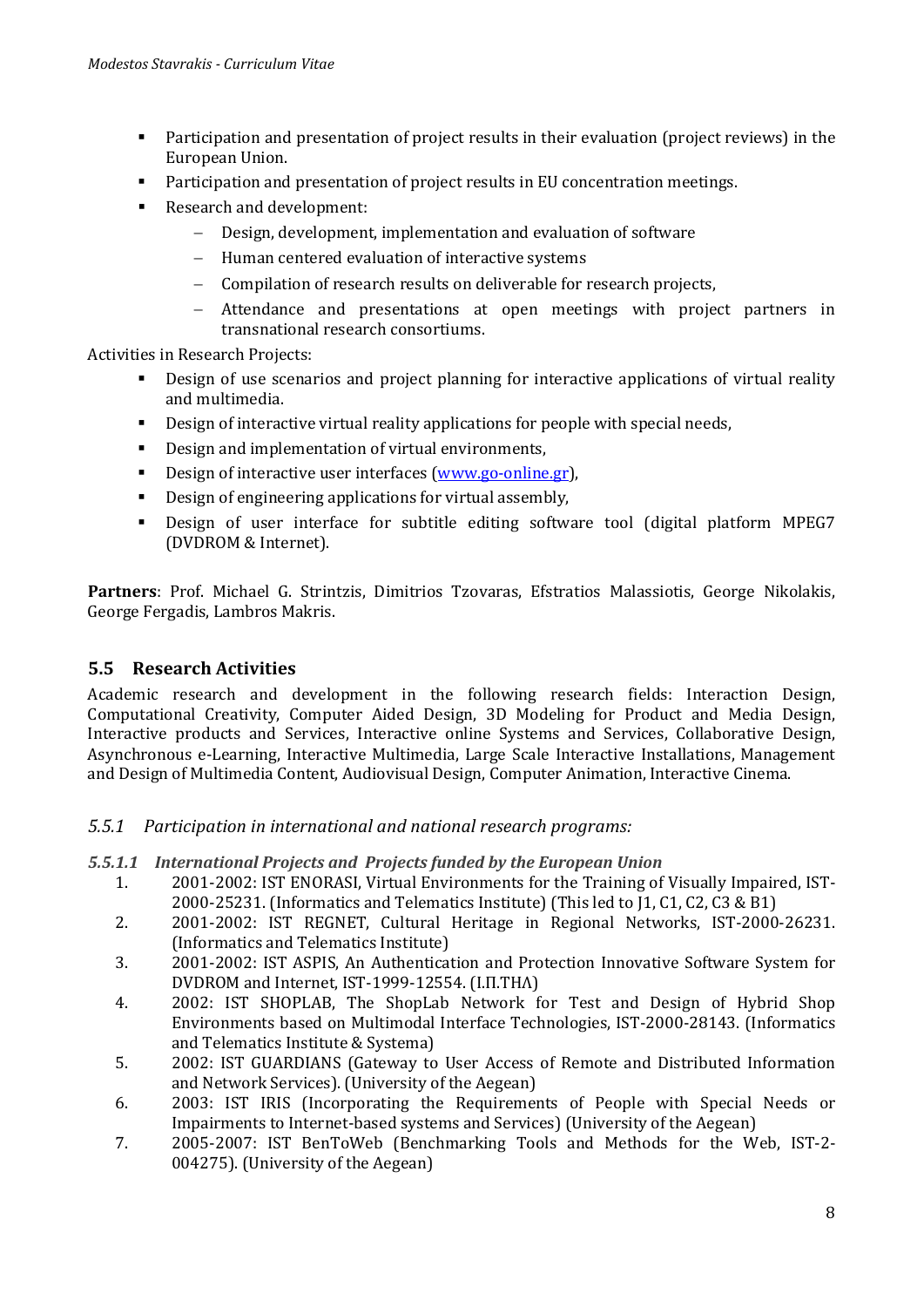- *5.5.1.2 National (Greek) Research Projects*
	- 1. 2002. Go-Online "ΔΙΚΤΥΩΘΕΙΤΕ" [\(www.go-onlnine.gr\)](http://www.go-onlnine.gr/), Educational support project Go-Online Action 1: Information services and support for trainers in practices of electronic commerce. (I.T.I)
	- 2. 2002: VRSENSE (SDK), Software tool for advanced data services using virtual reality (3D games, VR-NARRATOR / VR-STORYTELLER, Virtual Assembly Planning, Virtual Exhibition). (I.T.I)
	- 3. 2002-2010. Educational platform for the Department of Product and Systems Design Engineering. Design of asynchronous e-learning platform (<u>http://edu.aegean.gr</u>)
	- 4. 2002-2004. EQUAL ΝΕΩΡΙΟΝ ΙΙ Promoting competitiveness to ensure employment in shipbuilding. Co-funded project of the European Union .
	- 5. 2002-2004. EQUAL RHODOS, Island Confederacy Equal Access. Web Portal Design and Development
		- Design of an asynchronous e-learning platform within the context of the project. [\(http://edu.aegean.gr/equalRhodos\)](http://edu.aegean.gr/equalRhodos)
	- 6. 2003. Furniture Industry. Development of a 3D environment for the visualisation of threedimensional furniture objects - furniture industry and interior design. (I.T.I - Systema)
	- 7. 2004. EQUAL EUNETYARD, Promotion of competitiveness and insurance of occupation on shipbuilding industry (transnational) (<u>http://www.labor-ministry.gr/ekt/equal/</u>)
	- 8. 2004. EPYNA: Educational Portal of South Aegean (2004), Educational Portal of South Aegean [\(http://www.epyna.gr\)](http://www.epyna.gr/)
	- 9. 2004. WATCH OUT Eyes of the City (Olympic Games Interactive Game Installation, Athens 2004).
		- Design of Interactive Application: implementation of digital image processing / video and video signal distribution across the network (video streaming services). Database design, processing of messages through SMS server, subtitling in real-time. [\(http://www.watch-out.net/\)](http://www.watch-out.net/) (Maurice Benayoun, Fantasia audiovisual L.t.d. - Greece) (The work has been published in C5)
	- 10. 2004-2006. EUREKA RIGHTFIT Ι, Making Garments That Fit Consumers' Needs And Wants. EU.
	- 11. 2005-2010. EUREKA RIGHTFIT ΙΙ, Making Garments That Fit Consumers' Needs And Wants. EU.
	- 12. 2004-2010. DesignReq, Architecture and implementation of a collaborative system for the design of furniture (ΕΛ.ΚΕ.ΔΕ).
	- 13. 2005. Design of metadata infrastructures. (DPSD)
	- 14. 2005. Expo2005, Design of five interactive installations of modern Greece for the Greek Pavilion at the International Exhibition in Japan (March – September 2005), Production: Cinegram L.t.d, Post Reality L.t.d.
	- 15. 2005. E-University, Design and development of prototype infrastructures and advanced services for the manifestation of e-University. Research, design implementation and operation of U-PORTAL & WAI. <u>(http://e-university.gunet.gr/</u>)
	- 16. 2006. Reform of undergraduate studies (project 5). (DPSD)
	- 17. 2007-. E-FOLKART, Electronic services in support of traditional folk art . (ΕΛ.ΚΕ.Α.)
	- 18. 2007-. "Marine Concepts" Interactive Multimedia for the presentation of the Naval Museum of Greece. Production: Fantasia audiovisual L.t.d..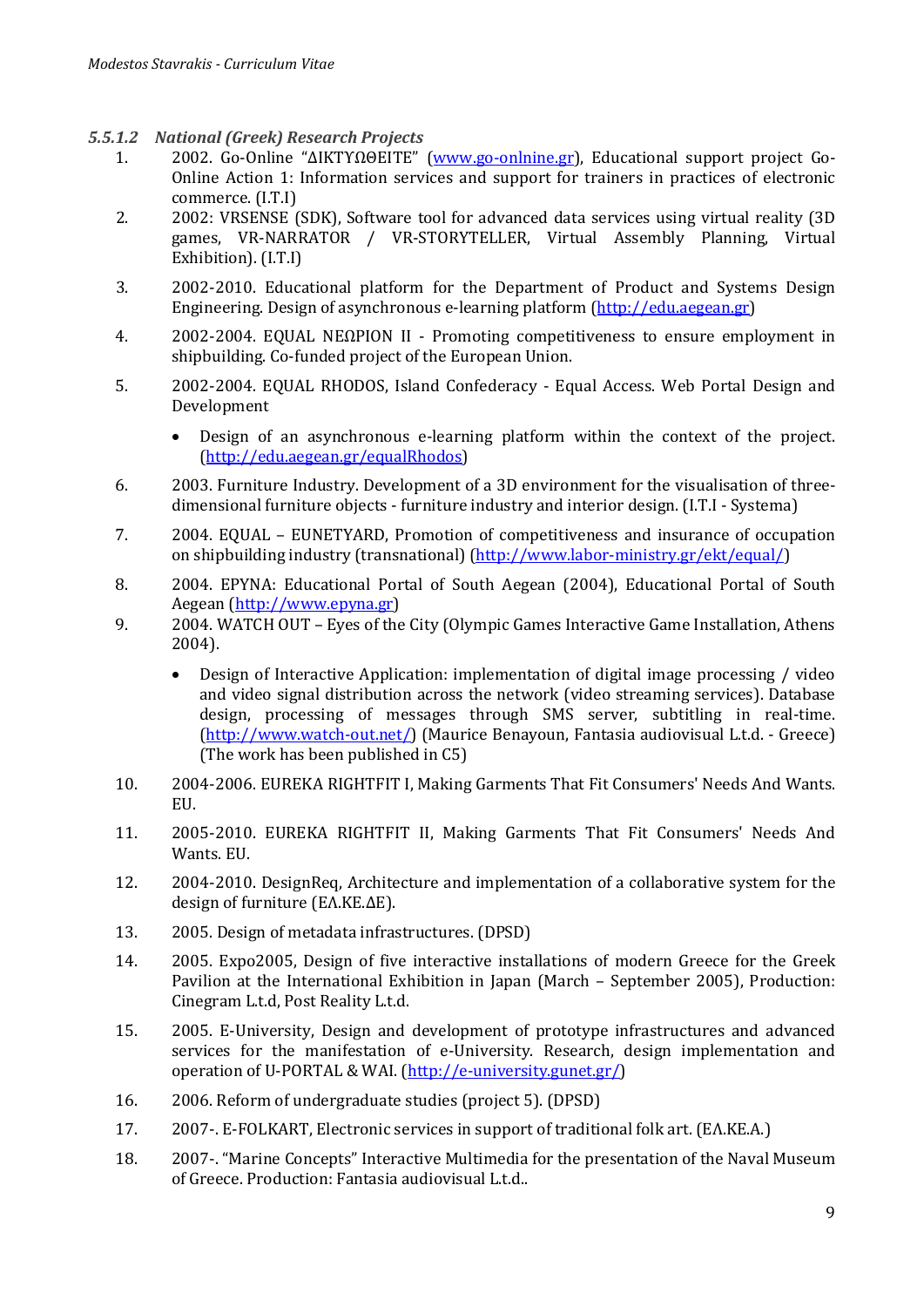- Design and implementation of interactive multimedia for the presentation of historical content and services of the museum .
- 19. 2006-2010. EUREKA F-JEWEL, Functional Jewellery That Adds Aesthetics And Durability To Quality-Of-Life Enhancing Medical Appliances. EU.
- 20. 2008-. Collaborative Design and Internet Marketing industry in the People's Folk Art . (Interaction design and collaborative system design) (ΕΛ.ΚΕ.Α.)
- 21. 2008-. Design of infrastructures for asynchronous e-learning for postgraduate courses « Holistic Alternative Systems - Classical Homeopathy ». (University of the Aegean)
- 22. 2008-2009. Acropolis, 12 minute Stereoscopic video presenting a reconstruction of the Acropolis cultural and historical area. Modern Acropolis Museum . (Production PLD L.t.d)
- 23. 2008-2009. Ancient Temple, 10 minute Stereoscopic video presenting a reconstruction of the Acropolis cultural and historical area. Modern Acropolis Museum. (Production PLD L.t.d)

# <span id="page-9-0"></span>**6 Academic Activities**

- **2002-today:** Researcher, Member of the Interactive Systems Research Group (DPSD Prof. John Darzentas).
- **2003-2007:** PhD.
- **2000-2002:** Researcher, Member of the Virtual Reality (I.T.I. Michael G. Strintzis).

### <span id="page-9-1"></span>**6.1 Final year project supervision & co-suprvision**

- Supervised and supervising twenty (20) final year projects in the Department of Product and Systems Design Engineering (Graduate and Post-Graduate Programmes):
- Co-supervision of thirteen (13) final year projects in the Department of Product and Systems Design Engineering (Graduate and Post Graduate Degrees):

## <span id="page-9-2"></span>**7 Research Activities**

- <span id="page-9-3"></span>*7.1.1 Scientific Committee on International Journals (3)*
	- **ELEE Multimedia**
	- **International Journal of Design**
	- Universal Access in the Information Society

### <span id="page-9-4"></span>*7.1.2 Scientific Committee on International Conferences (4)*

- **EXTERNALE THE** Human Computer Interaction, CHI2004, Vienna Austria
- Human Computer Interaction International HCII, 2003-
- 5th Hellenic Conference on Artificial Intelligence, Setn2008, Ermoupolis Syros
- Accessible Design in the Digital World Conference.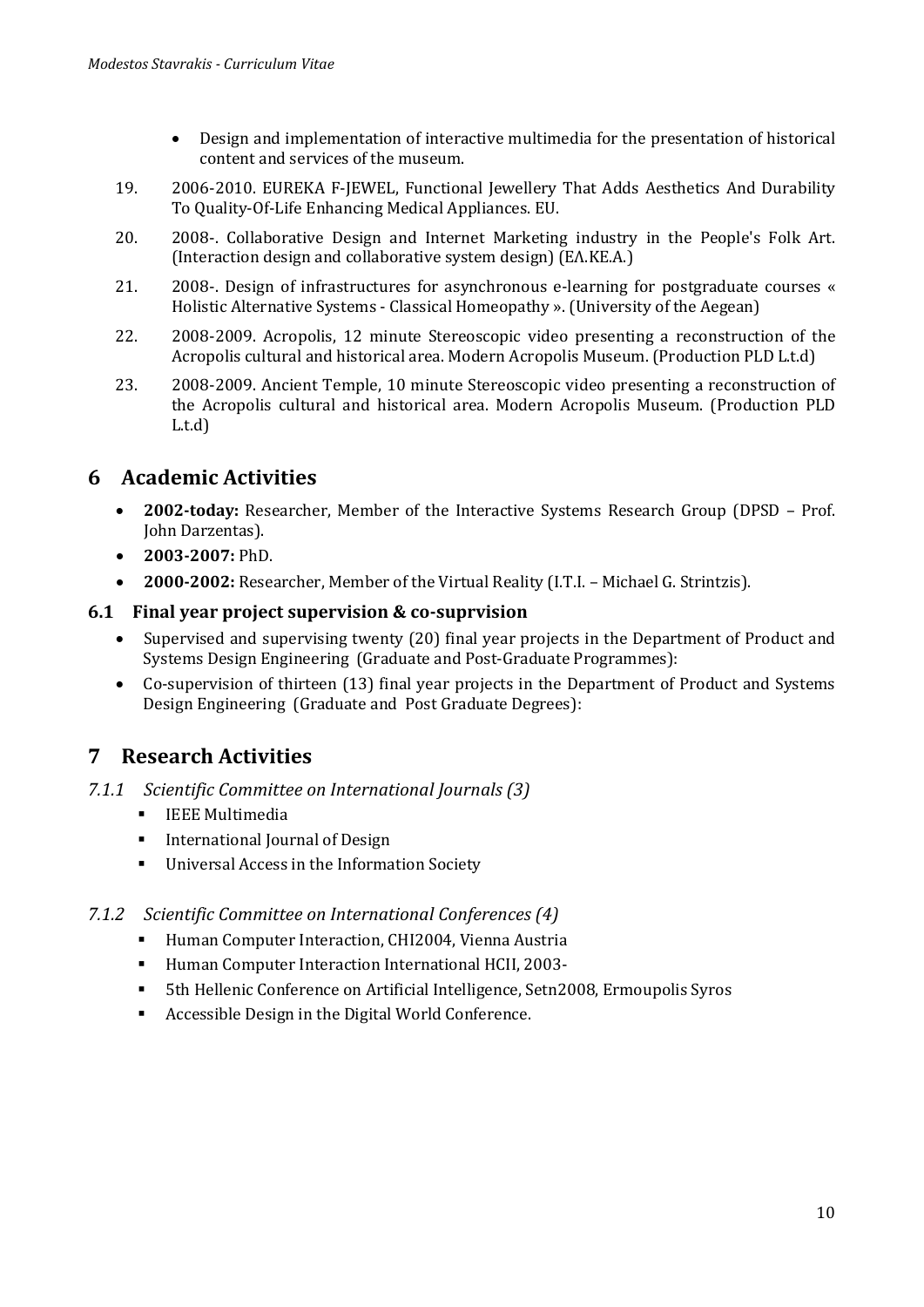# <span id="page-10-0"></span>**8 Publications**

#### <span id="page-10-1"></span>**8.1 Publications in International Peer Reviewed Journals**

- J1. Tzovaras, D., Nikolakis, G., Fergadis, G., Malassiotis, S., & Stavrakis, M. (2004). Design and implementation of haptic virtual environments for the training of the visually impaired. Neural Systems and Rehabilitation Engineering, IEEE Transactions on [see also IEEE Trans. on Rehabilitation Engineering], 12(2), 266-278. doi:10.1109/TNSRE.2004.828756.
- J2. Koutsabasis, P., Stavrakis, M., Viorres, N., Darzentas, J., Spyrou, T., & Darzentas, J. (2008). A descriptive reference framework for the personalisation of e-business applications. Electronic Commerce Research, 8(3), 173-192. Springer, doi:10.1007/s10660-008-9021-1.
- J3. Vosinakis, S., Koutsabasis, P., Stavrakis, M., Viorres, N., & Darzentas, J. (2008). Virtual Environments for Collaborative Design: Requirements and Guidelines from a Social Action Perspective. CoDesign, 4(3), 133-150. doi:10.1080/15710880802250112.
- J4. Koutsabasis, P., Stavrakis, M., Spyrou, T., & Darzentas, J. (2011). Perceived impact of asynchronous e-learning after long-term use: implications for design and development. International Journal of Human-Computer Interaction.

#### <span id="page-10-2"></span>**8.2 Book Chapters**

B1. Tzovaras, D., Nikolakis, G., Fergadis, G., Malassiotis, S., & Stavrakis, M. (2002). Virtual Environments for the Training of Visually Impaired. In S. Keates, P. Clarkson, P. Langdon, & P. Robinson (Eds.), Universal Access and Assistive Technology. London: SPRINGER-VERLAG LONDON LIMITED.

#### <span id="page-10-3"></span>**8.3 Publications in Conference Proceedings**

- C1. Tzovaras, D., Nikolakis, G., Fergadis, G., Malassiotis, S., & Stavrakis, M. (2002). ENORASI Design and Implementation of Virtual Environments for Training of the Visually Impaired. In ASSETS 2002 (pp. 41-48). Presented at the SIGCAPH ACM, Edinburg, UK. Retrieved from http://portal.acm.org/citation.cfm?id=638249.638259.
- C2. Τzovaras, D., Nikolakis, G., Fergadis, G., Malassiotis, S., & Stavrakis, M. (2002c). Feasibility Study of a Human-Computer Interaction System for the Training of Visually Impaired. In SETN-2002. Presented at the 2nd Hellenic Conference On Artificial Intelligence, Thessaloniki, Greece.
- C3. Tzovaras, D., Nikolakis, G., Fergadis, G., Malassiotis, S., & Stavrakis, M. (2002a). Virtual Environments for the Training of Visually Impaired (pp. 151-160). Presented at the CUWATTS Conference, Cambridge. (δημοσιεύθηκε και ως κεφάλαιο βιβλίου. Βλ. Β1)
- C4. Stavrakis, M., Spyrou, T., & Darzentas, J. (2003). Synthesising Creativity: Systems to support interactive human processes for aesthetic product design. Presented at the 10th International Conference on Human – Computer Interaction (HCII2003), Crete, Greece.
- C5. Kyriakoulakos, P., Stavrakis, M., & Benayoun, M. (2007). From Immersion Art to Fusion Art: Watch-Out! The Eyes of the City in Athens 2004 Olympic Games. Poster presentation presented at the Intuition 2007, Athens. Retrieved fro[m http://www.intuition2007.org/](http://www.intuition2007.org/)
- C6. Stavrakis, M., Chnarakis, N., Gavogiannis, A., Spyrou, T., & Darzentas, J. (2007). A multimethodological view for the collaborative design of virtual environments. Presented at the 4th Intuition International Conference and Workshop, Athens.
- C7. Viorres, N., Xenofon, P., Stavrakis, M., Vlachogiannis, E., Koutsabasis, P., & Darzentas, J. (2007). Major HCI Challenges for Open Source Software Adoption and Development. In Lecture Notes in Computer Science, Online Communities and Social Computing (Vol. 4558, pp. 455-464). Springer. Retrieved from [http://dx.doi.org/10.1007/978-3-540-73257-0\\_50.](http://dx.doi.org/10.1007/978-3-540-73257-0_50)
- C8. Stavrakis, M., Viorres, N., Koutsabasis, P., & Darzentas, J. (2007). A Theoretical Framework of Copurposing in Systems Design. In Lecture Notes in Computer Science, Human Interface and the Management of Information. Interacting in Information Environments (Vol. 4558, pp. 176-184). Springer. Retrieved fro[m http://dx.doi.org/10.1007/978-3-540-73354-6\\_20.](http://dx.doi.org/10.1007/978-3-540-73354-6_20)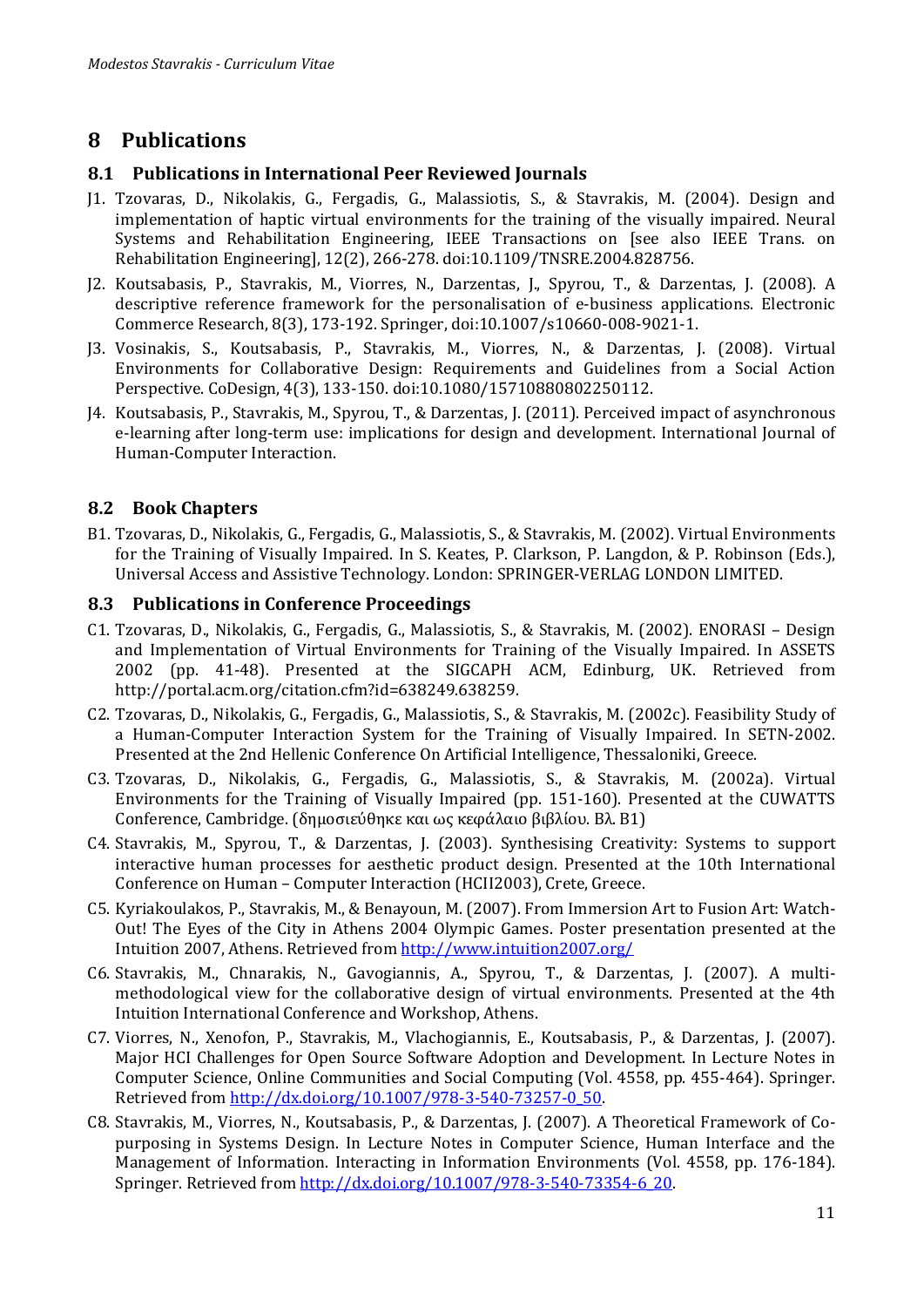- C9. Vosinakis, S., Koutsabasis, P., Stavrakis, M., Viorres, N., & Darzentas, J. (2007). Supporting Conceptual Design in Collaborative Virtual Environments. Presented at the 11th Panhellenic Conference on Informatics (PCI 2007), Patras, Greece.
- C10. Dougalis, E., Stavrakis, M., & Koutsabasis, P. (2008). Supporting educational processes in academia with a collaborative content management platform: longitudinal implications in education, administration and social life. In ICIETE2008. Presented at the International Conference on Institutional Evaluation Techniques in Education, Samos, Greece.
- C11. Verigakis, N., Stavrakis, M., & Darzentas, J.D. (2010). Educational Interactive Storytelling for Narrative Comprehension and Recall in Dyslexic Children: Employing a Mythic Narrative Structure. In First International Workshop on Interactive Storytelling for Children. Presented at the IDC 2010, Barcelona, Spain: ACM.

# <span id="page-11-0"></span>**9 Bibliographic Citations**

• **Thirty two (32)** bibliographic citations (April 2011): 15 for journal paper [J1], 2 for journal paper [J2], 3 for conference paper [C1], 1 for conference paper [C3], 1 for conference paper [C4], 7 for conference paper [C7], 2 for conference paper [C9], 1 for conference paper [C11].

In detail:

**[J1]** Tzovaras, D., Nikolakis, G., Fergadis, G., Malassiotis, S., & Stavrakis, M. (2004). Design and implementation of haptic virtual environments for the training of the visually impaired. Neural Systems and Rehabilitation Engineering, IEEE Transactions on [see also IEEE Trans. on Rehabilitation Engineering], 12(2), 266-278. doi:10.1109/TNSRE.2004.828756.

- 1. Aguilera, E. J. G., Bernsen, N. O., Rodríguez, S., Bescós, L. D., Fanard, F. X., Correa, P., Hernandez, B. M., et al. (2004). Project ref. no. FP6-507609 Project acronym SIMILAR Deliverable status R Contractual date of delivery.
- 2. Jason Rotella, (2005). Predictive Tracking of Quasi Periodic Signals for Active Relative Motion Cancellation in Robotic Assisted Coronary Artery Bypass Graft Surgery, M.S. Thesis, Case Western Reserve University. Retrieved fr.<http://robotics.case.edu/publications.html>
- 3. Kahol, K., Tripathi, P., McDaniel, T., & Panchanathan, S. (2005). Modeling context in haptic perception, rendering and visualization. Advances in Multimedia Information Systems, Proceedings, 3665, 102-114.
- 4. Kahol, K., Tripathi, P., & Panchanathan, S. (2005). Haptic User Interfaces: Design, testing and evaluation of haptic cueing systems to convey shape, weight, material and texture information. Human-Computer Interaction, Las Vegas Nevada.
- 5. Formaglio, A., & Prattichizzo, D. (2005). A smooth approximation of mobile platform displacement for mobile haptic interfaces. In Proceedings of 2nd international conference on enactive interfaces, Genoa.
- 6. Karpov, A., Ronzhin, A., Nechaev, E., & Chernakova, S. (2005). Multimodal system for handsfree PC control. *IN PROC. OF 13-TH EUROPEAN SIGNAL PROCESSING CONFERENCE EUSIPCO–2005*.
- 7. Aysal, T. C., & Barner, K. E. (2006). Stochastic and Deterministic Models for Haptic Pseudo-Textures. In *Haptic Interfaces for Virtual Environment and Teleoperator Systems, International Symposium on* (Vol. 0, p. 71). Los Alamitos, CA, USA: IEEE Computer Society. doi[:http://doi.ieeecomputersociety.org/10.1109/VR.2006.125](http://doi.ieeecomputersociety.org/10.1109/VR.2006.125)
- 8. Kahol, K., Tripathi, P., Mcdaniel, T., Bratton, L., & Panchanathan, S. (2006). Modeling context in haptic perception, rendering, and visualization. *ACM Trans. Multimedia Comput. Commun. Appl.*, *2*(3), 219-240. doi[:10.1145/1152149.1152153](http://dx.doi.org/10.1145/1152149.1152153)
- 9. Kaklanis, N., Gonzalez Calleros, J. M., Vanderdonckt, J., (2008). Hapgets, Towards Haptically-enhanced Widgets based on a User Interface Description Language. E.D.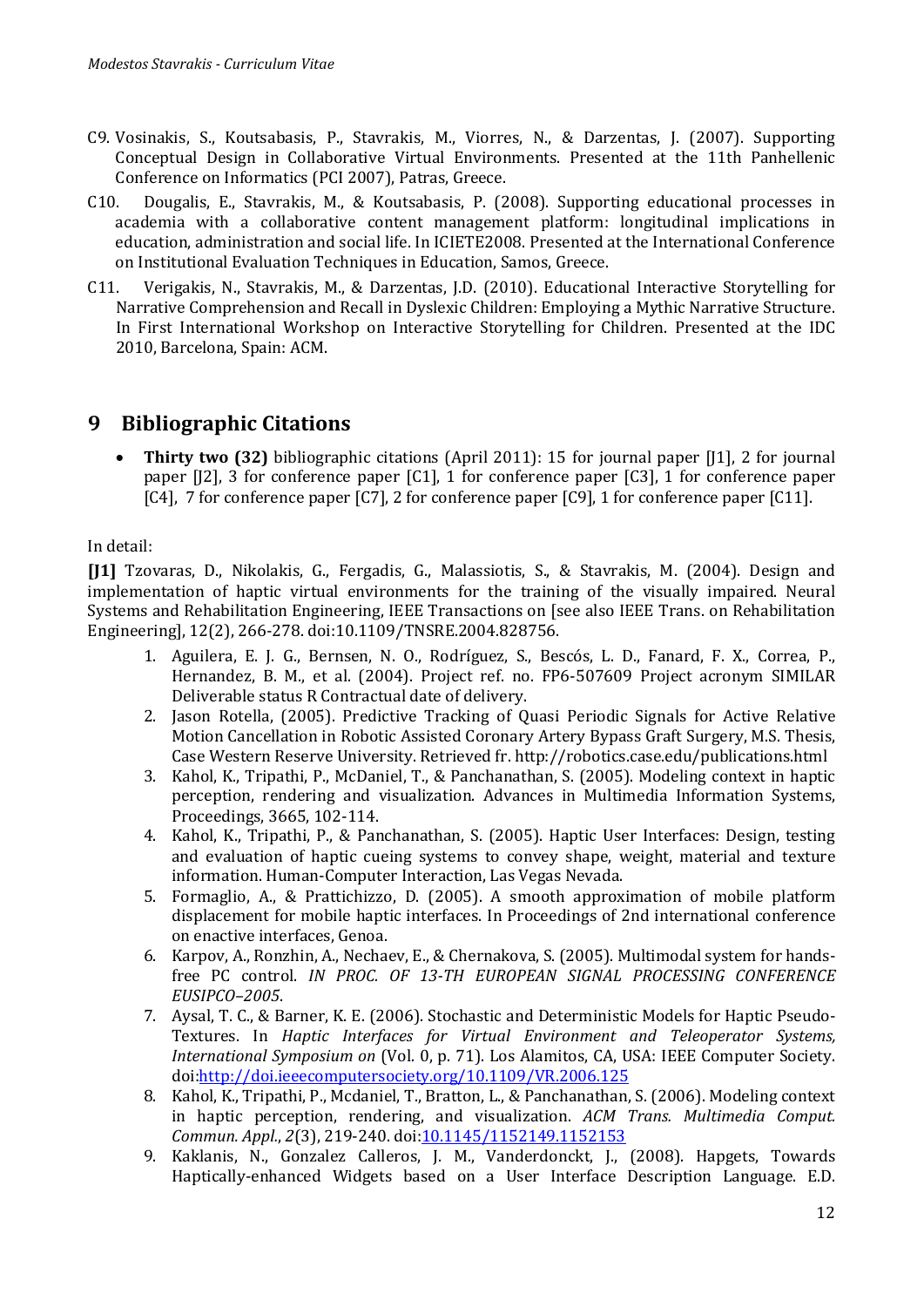Tzovaras, D., In Proc. of Multimodal interaction through haptic feedback (MITH) Workshop. Naples.

- 10. Pascale, M., Mulatto, S., & Prattichizzo, D. (2008). Bringing Haptics to Second Life for Visually Impaired People. In Proceedings of the 6th international conference on Haptics: Perception, Devices and Scenarios (pp. 896-905). Madrid, Spain: Springer-Verlag. Retrieved from<http://portal.acm.org/citation.cfm?id=1423891>
- 11. Μπάντιος, Α. (2008). Σχεδίαση εκπαιδευτικού παιχνιδιού ως βοήθημα ανάπτυξης δεξιοτήτων προσανατολισμού και κινητικότητας από άτομα με προβλήματα όρασης (Διπλωματική Εργασία). Πανεπιστήμιο Αιγαίου, Σύρος.
- 12. Kahol, K., & Panchanathan, S. (2008). Neuro-cognitively inspired haptic user interfaces. Multimedia Tools Appl., 37(1), 15-38, Springer
- 13. Binns, A., Bunce, C., Dickinson, C., Harper, R., Tudor-Edwards, R., & Woodhouse, M. (2009). Low vision service outcomes: a systematic review. Low Vision Service Model Evaluation (LOVSME) project.
- 14. Jonson, K. A. (2009). Multi-Sensory Human Computer Interaction: Enabling the Visually and/or Hearing Impaired Computer Users (Master's thesis). University of Colorado, Colorado Springs.
- 15. Perez, C., Donoso, J., & Medina, L. (2010). A critical experimental study of the classical tactile threshold theory. BMC Neuroscience, 11(1), 76. doi[:10.1186/1471-2202-11-76](http://dx.doi.org/10.1186/1471-2202-11-76)

**[J2]** Koutsabasis, P., Stavrakis, M., Viorres, N., Darzentas, J., Spyrou, T., & Darzentas, J. (2008). A descriptive reference framework for the personalisation of e-business applications. Electronic Commerce Research, 8(3), 173-192. Springer, doi:10.1007/s10660-008-9021-1.

- 16. Mohammad Arshad Sheikh, (2009) Conversion Rate Problem of SMEs in Internet Marketing - a Developing Country Perspective, MSc Thesis, Blekinge Institute of Technology, School of Management.
- 17. Casemore, C. (2008) E-Marketing and E-Commerce: Revolutionizing the Business Sector, University of Guelph, Guelph, ON.

**[C1]** Tzovaras, D., Nikolakis, G., Fergadis, G., Malassiotis, S., & Stavrakis, M. (2002). ENORASI – Design and Implementation of Virtual Environments for Training of the Visually Impaired. In ASSETS 2002 (pp. 41-48). Presented at the SIGCAPH ACM, Edinburg, UK.

- 18. Avizzano, C., Marcheschi, S., Angerilli, M., Fontana, M., Bergamasco, M., Gutierrez, T., & Mannegeis, M. (2003). A multi-finger haptic interface for visually impaired people. In Robot and Human Interactive Communication, 2003. Proceedings. ROMAN 2003. The 12th IEEE International Workshop on (pp. 165-170). Presented at the Robot and Human Interactive Communication, 2003. Proceedings. ROMAN 2003. The 12th IEEE International Workshop on. doi[:10.1109/ROMAN.2003.1251838](http://dx.doi.org/10.1109/ROMAN.2003.1251838)
- 19. Williams, P., Jamali, H. R., & Nicholas, D. (2006). Using ICT with people with special education needs: what the literature tells us. *Aslib Proceedings*, *58*(4), 330-345. doi[:10.1108/00012530610687704](http://dx.doi.org/10.1108/00012530610687704)
- 20. Trewin, S., Laff, M., Hanson, V., & Cavender, A. (2009). Exploring Visual and Motor Accessibility in Navigating a Virtual World. *ACM Trans. Access. Comput.*, *2*(2), 1-35. doi[:10.1145/1530064.1530069](http://dx.doi.org/10.1145/1530064.1530069)

**[C3]** Tzovaras, D., Nikolakis, G., Fergadis, G., Malassiotis, S., & Stavrakis, M. (2002a). Virtual Environments for the Training of Visually Impaired (pp. 151-160). Presented at the CUWATTS Conference, Cambridge.

21. Lécuyer, A., Mobuchon, P., Mégard, C., Perret, J., Andriot, C., & Colinot, J. (2003). HOMERE: a Multimodal System for Visually Impaired People to Explore Virtual Environments. PROC. OF IEEE VR, 251--258.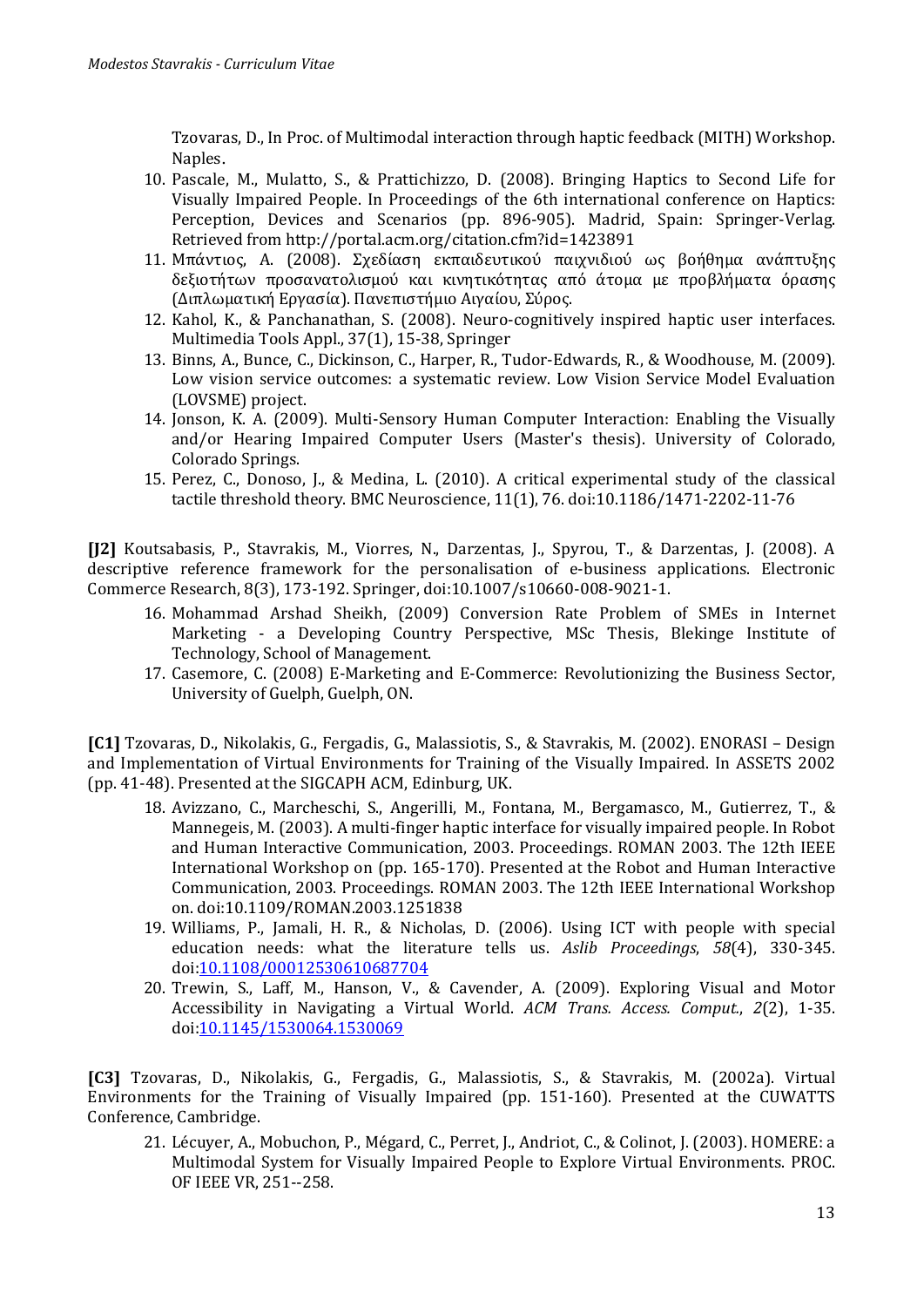**[C4]** Stavrakis, M., Spyrou, T., & Darzentas, J. (2003). Synthesising Creativity: Systems to support interactive human processes for aesthetic product design. Presented at the 10th International Conference on Human – Computer Interaction (HCII2003), Crete, Greece.

22. Hellinger, U. (2007). Computational support of human creativity in design (Master's thesis). Laboratoire d' informatique Grenoble Equipe MAGMA, Institut f'ur Algorithmen und kognitive Systeme, Grenoble.

**[C7]** Viorres, N., Xenofon, P., Stavrakis, M., Vlachogiannis, E., Koutsabasis, P., & Darzentas, J. (2007). Major HCI Challenges for Open Source Software Adoption and Development. In Lecture Notes in Computer Science, Online Communities and Social Computing (Vol. 4558, pp. 455-464). Springer. Retrieved from http://dx.doi.org/10.1007/978-3-540-73257-0\_50.

- 23. Iivari, N. (2008) Empowering the users? A critical textual analysis of the role of users in open source software development, accepted for publication, AI & Society, Springer.
- 24. Iivari, N. Hedberg, H. and Kirves, T. (2008) Usability in Company Open Source Software Context - Initial Findings from an Empirical Case Study, in Open Source Development, Communities and Quality, IFIP, pp. 359-365, ISBN: 978-0-387-09683-4.
- 25. Hedberg, H. & Iivari, N. (2009) Integrating HCI Specialists into Open Source Software Development Projects, in C. Boldyreff et al. (Eds.): Open Source Software 2009, IFIP AICT 299, pp. 251–263, 2009.
- 26. Bach, P.M. (2009) Supporting the User Experience in CodePlex, an Open Source Project Hosting Website, in Proceedings of the 5th International Conference on Open Source Systems (OSS 2009), Doctoral Consortium, June 3, 2009, Skovde, Sweden, June 3–6, 2009, pp. 95-107.
- 27. Iivari, Ν. (2009) "Constructing the users" in open source software development: An interpretive case study of user participation, Information Technology & People, Year: 2009, Volume: 22, Issue: 2, Pages: 132 - 156, Emerald Group Publishing Limited.
- 28. Iivari, N. (2009) Discourses on User Participation: Findings from Open source Software Development Context, Chapter IV in Panayiotis Zaphiris (Ed.) Cross-Disciplinary Advances in Human Computer Interaction, Idea Group Inc.
- 29. Rasa, A. & Capretz, L.F. (2010) Contributors' preference in open source software usability: an empirical study, International Journal of Software Engineering & Applications Vol. 1, Num. 2, April. 2010.

**[C9]** Vosinakis, S., Koutsabasis, P., Stavrakis, M., Viorres, N., & Darzentas, J. (2007). Supporting Conceptual Design in Collaborative Virtual Environments. Presented at the 11th Panhellenic Conference on Informatics (PCI 2007), Patras, Greece.

- 30. Uflacker, M. (2009) Computational Analysis of Virtual Team Collaboration in the Early Stages of Engineering Design, in Meinel, C. et al (Eds) Proceedings of the 4th Ph.D. Retreat of the HPI Research School on Service-Oriented Systems Engineering, Fall 2009, University of Potsdam.
- 31. Uflacker, M., & Zeier, A. (2011). A semantic network approach to analyzing virtual team interactions in the early stages of conceptual design. Future Gener. Comput. Syst., 27(1), 88-99.

**[C11]** Verigakis, N., Stavrakis, M., & Darzentas, J. (2010). Educational Interactive Storytelling for Narrative Comprehension and Recall in Dyslexic Children: Employing a Mythic Narrative Structure. In First International Workshop on Interactive Storytelling for Children. Presented at the IDC 2010, Barcelona, Spain: ACM.